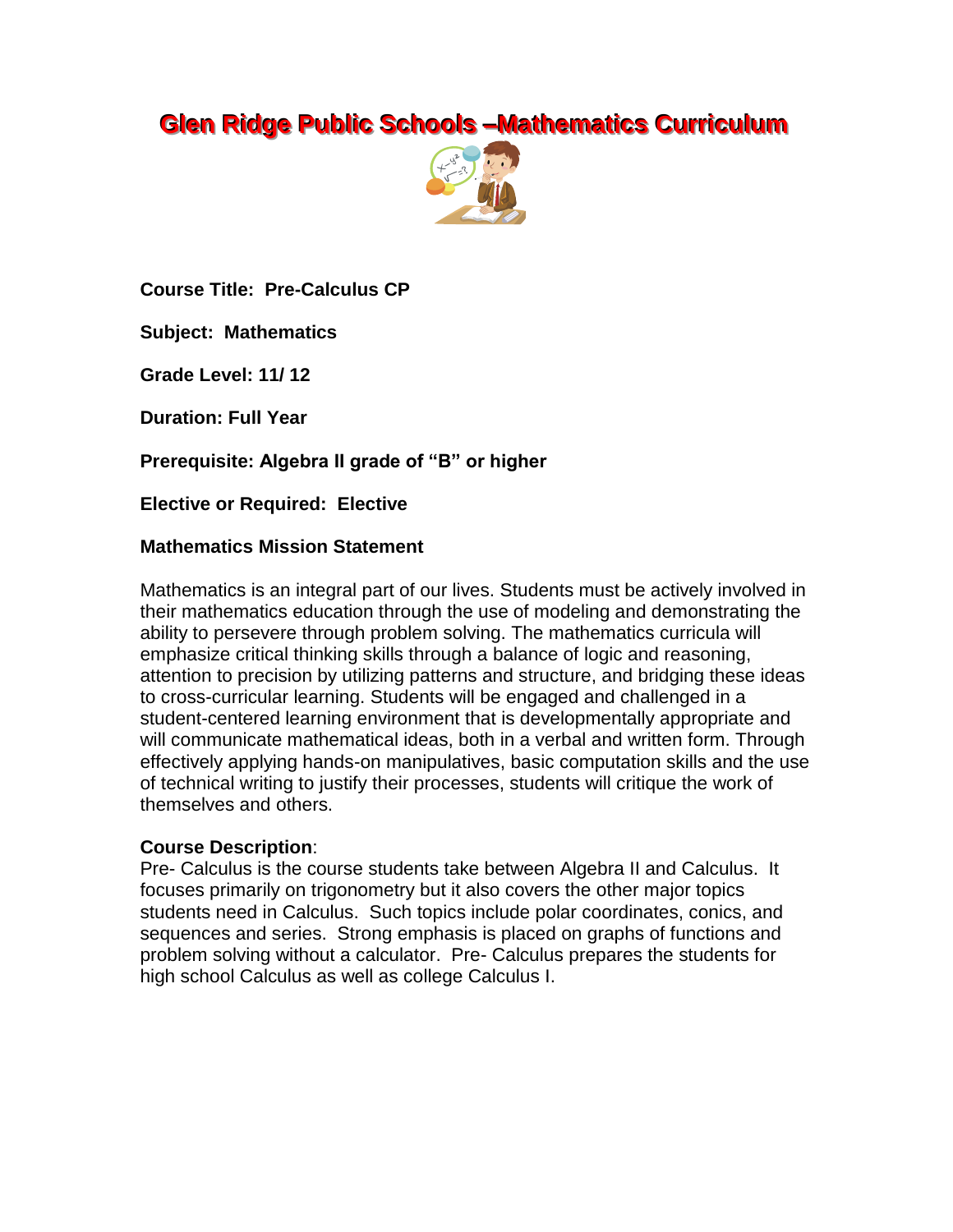**Author**: Cluny Mendez and Cathy McCarthy **Date Submitted**: Summer 2017

# **Course Name Pre-Calculus**

# **Topic/Unit: Counting Principle, Probability & Statistics**

#### **Approximate # Of Weeks: 3**

#### **Essential Questions:**

- What is the importance of counting events?
- What are the differences between permutation and combinations?
- What is meant by the word "probability?"
- How do we calculate probabilities?
- Why the mean, median, and mode are called the measures of central tendency?
- What are the two statistics used to describe the spread of data about the mean?
- What is expected value?
- What does the standard value or z-score of a value determine?
- How do you recognize uniform, skewed, and normal distributions?
- What is meant by the "Normal Curve"?
- How do you determine the percent of data within a given interval for a normal distribution?
- How can you find the percentiles for a normal distribution?

*NJ STUDENT LEARNING STANDARDS***:** S-ID A. 2,3,4, S-CP A.1, 2, B.7,8,9, D-MF S.1,2,3,4, B.5a,b,6,7

## **Upon completion of this unit students will be able to:**

- Use the multiplication principle of counting, permutations, or combinations to count the number of ways that a task can be done.
- Identify a sample space and calculate probabilities with equally likely or unequally likely outcomes.
- Use counting techniques and properties of probability to solve probability problems.
- Distinguish between independent, dependent and mutually exclusive events.
- Find measures of Central Tendency
- Use measures of Central Tendency to make decisions.
- Set up a probability distribution for a random variable
- Calculate and interpret expected value
- Use expected value to determine a "fair game"
- Use the calculator to find the standard deviation of a set of data
- Interpret what standard deviation tells you about the spread or variability of a data set.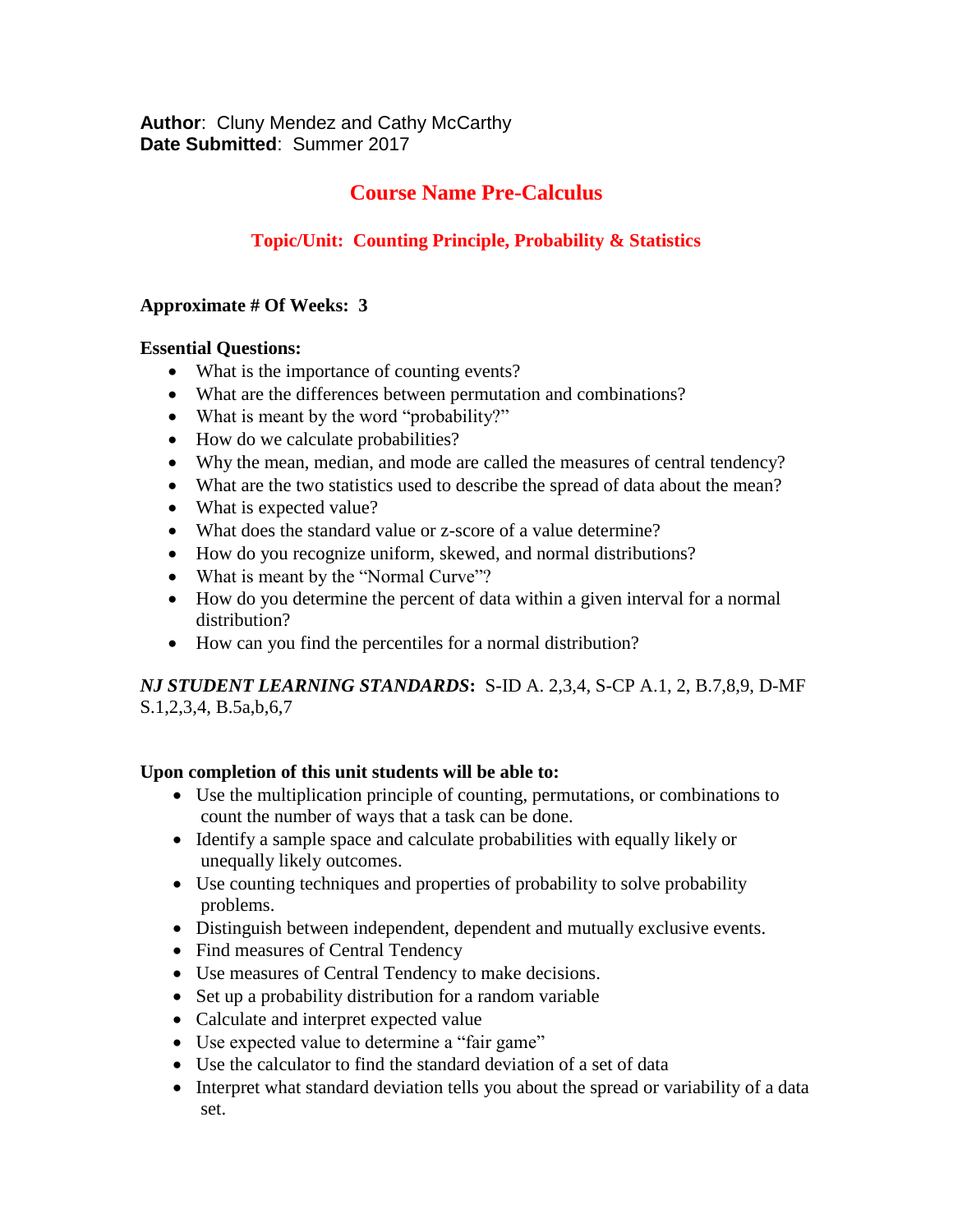- Find and interpret the z-score of a data value
- Understand the meaning behind the term "Normal Curve"
- Solve problems using properties of a normal distribution.

#### **Interdisciplinary Standards**

- 9.1 21<sup>st</sup> Century Life and Career Skills
- 8.1 Computer and Information Literacy
- 8.2 Technology Education
- 5.1 Science Practice

#### **Activities:**

- Assignments and announcements will be delivered through Google Classroom and/or Web Assign
- Smartboard Lessons will be used to relay notes to students
- Students will read, view tutorials and study material presented in Web Assign.
- Students will take notes on instructor's lecture and participate in class discussions.
- Instructor will provide opportunity for both guided and independent practice.
- Students will complete given classwork and homework assignment reviewing solutions through Web Assign.
- Homework assignments will be discussed to insure a good understanding of the prerequisites.
- Technology: the graphing calculator will be integrated into various exercises to help the student visualize the problems.
- Students will be asked to make conclusions after working through explorations scattered throughout the unit.
- Small group cooperative learning in reviewing homework will be utilized.
- Optional Project: The Probability of Games
- Case Study: Birth Weights in America

#### **Enrichment Activities**:

- Kahoot
- Focus on Modeling: The Monte Carlo Method

#### **Methods of Assessments/Evaluation:**

- Written quizzes
- Worksheets
- Responses to discussion questions
- Homework
- Classwork
- Verbal Assessment
- Think/Pair/Share
- $\bullet$  Exit slips
- Games involving movement
- Self-Assessment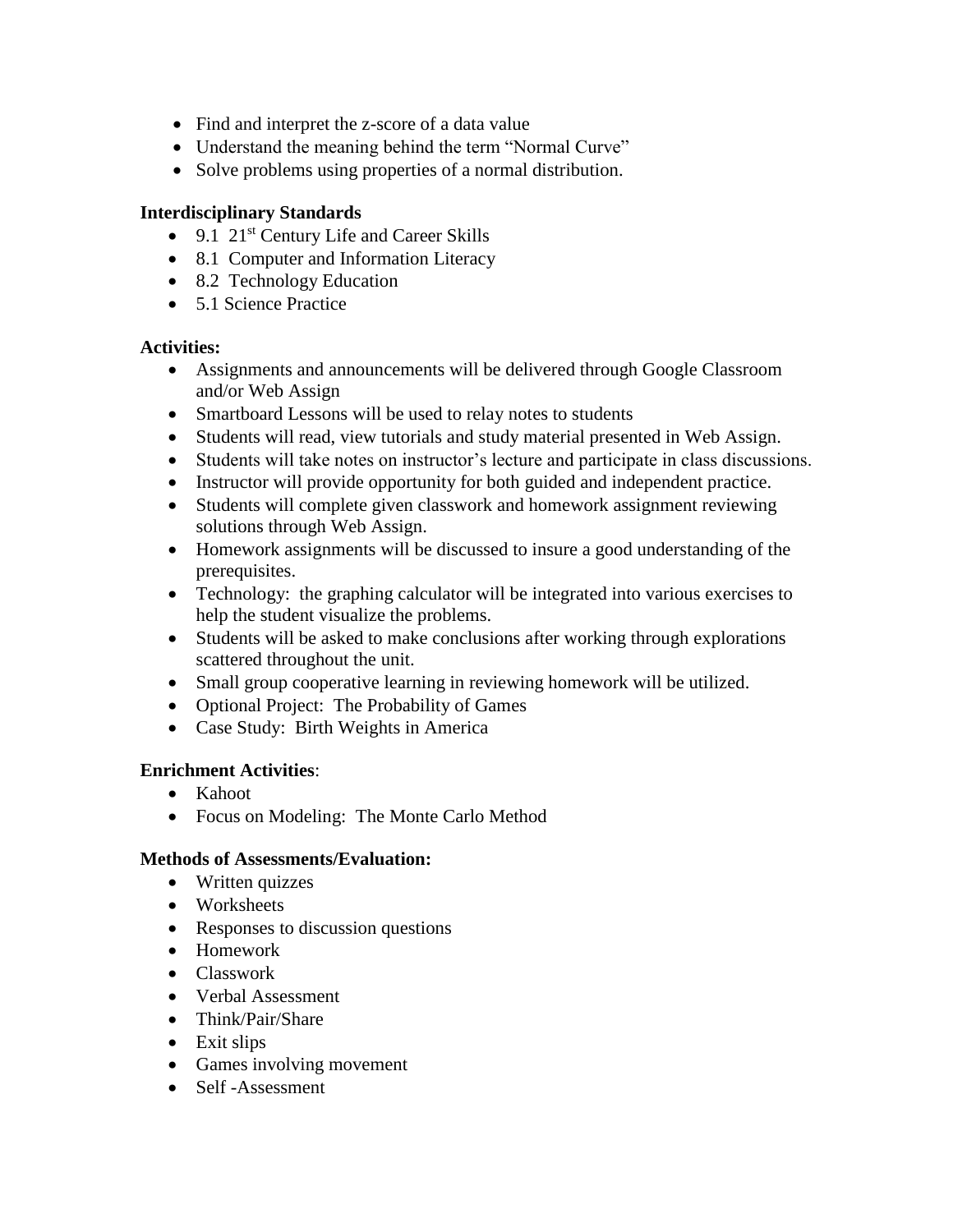- Independent work
- Observation

#### **Resources/Including Online Resources**:

- Teacher Webpage
- Google Classroom
- Web Assign via individual student access codes
- Class Notes
- Powerpoint Presentations
- Worksheets
- Kahn Academy

- 4 Student will be able to calculate and make decisions using Normal Probabilities and expected value
- 3 Student will be able to recognize when it is appropriate to use either permutations or combinations to solve probability problems
- 2 Student will use calculator to find mean and standard deviation of data set
- 1 Student will recognize the shape of a Normal Curve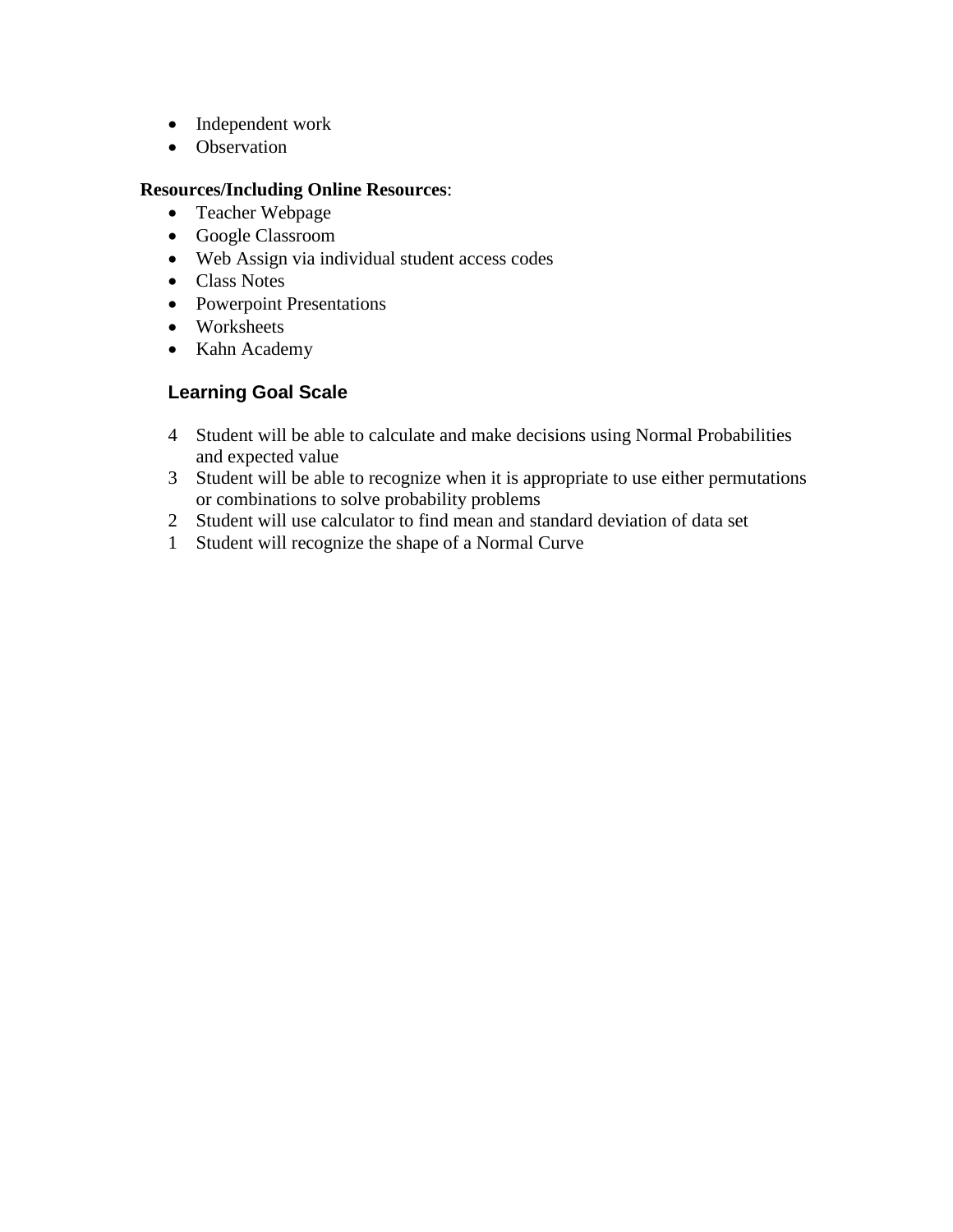# **Topic/Unit: Matrices**

## **Approximate # Of Weeks: 1 week**

## **Essential Questions:**

What are the necessary properties of matrices that are going to get added or subtracted? What is different about multiplying matrices from multiplying other quantities? How are matrices used in real world applications?

## *NJCCS:* N-VM 6, 7, 8, 9, 10, 11, 12.

## **Upon completion of this unit students will be able to:**

- Perform basic matrix addition, subtraction, scalar multiplication and multiplication or determine that such operations are impossible.
- Use matrices to represent data.
- Find the inverse of a matrix and use it to solve matrix equations.

## **Interdisciplinary Standards (njcccs.org)**

- $\bullet$  9.1 21<sup>st</sup> Century Life and Career Skills
- 9.3 Career Awareness, Exploration, and Preparation
- 8.2 Technology Education
- 5.1 Science Practice

# **Activities – include 21st Century Technologies:**

- Assignments and announcements will be delivered through Google Classroom and/or Web Assign
- Smartboard Lessons will be used to relay notes to students
- Students will read, view tutorials and study material presented in Web Assign.
- Students will take notes on instructor's lecture and participate in class discussions.
- Instructor will provide opportunity for both guided and independent practice.
- Students will complete given classwork and homework assignment reviewing solutions through Web Assign.
- Homework assignments will be discussed to insure a good understanding of the prerequisites.
- Technology: the graphing calculator will be integrated into various exercises to help the student visualize the problems.
- Students will be asked to make conclusions after working through explorations scattered throughout the unit.
- Small group cooperative learning in reviewing homework will be utilized.

## **Enrichment Activities**:

Use the Ti-83 or 84 graphing calculator to multiply matrices.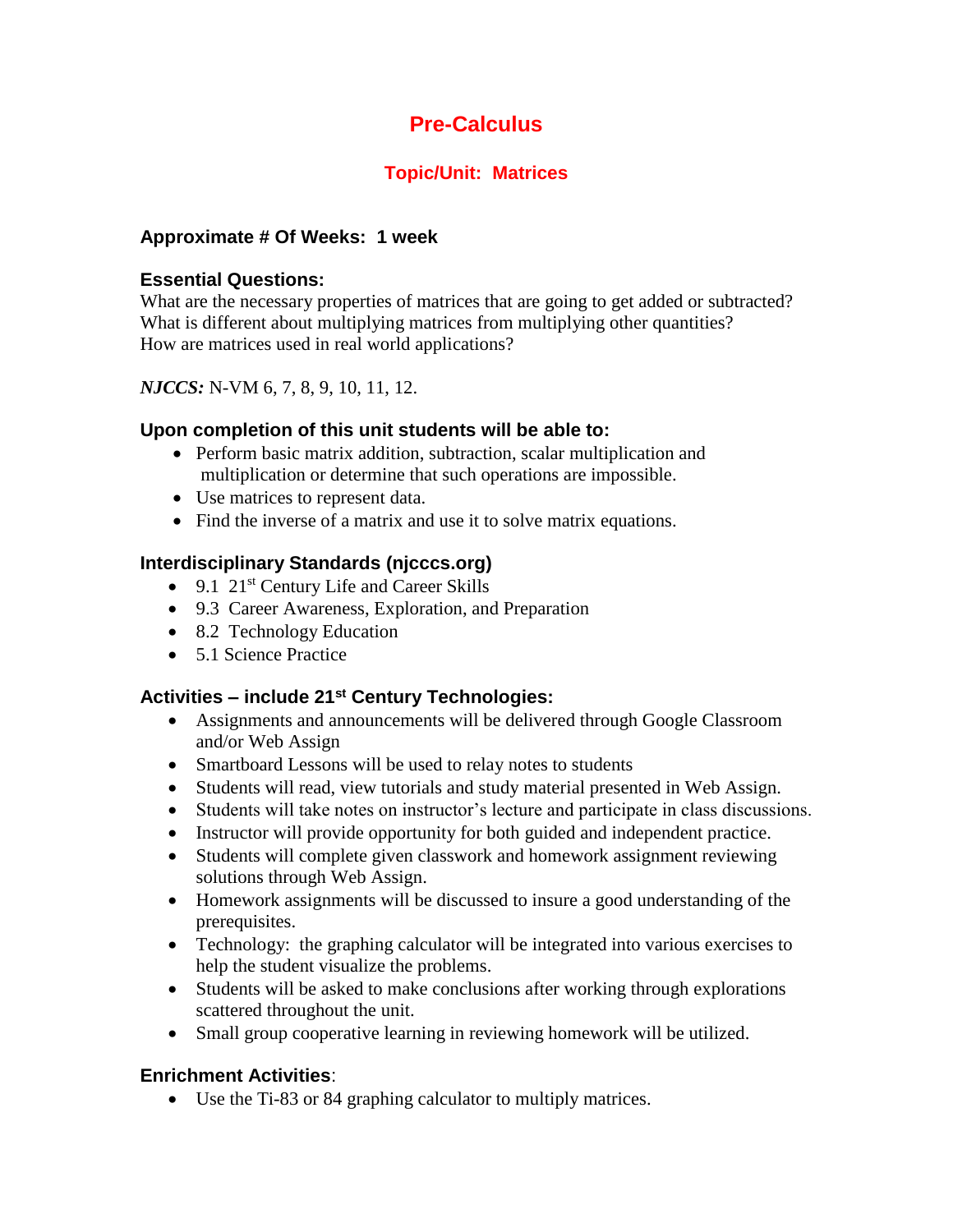Communication matrices activity.

## **Methods of Assessments/Evaluation:**

- Written quizzes
- Worksheets
- Responses to discussion questions
- Homework
- Classwork
- Verbal Assessment
- Think/Pair/Share
- Exit slips
- Games involving movement
- Self-Assessment
- Independent work
- Observation

## **Resources/Including Online Resources**

- Teacher Webpage
- Google Classroom
- Web Assign via individual student access codes
- Class Notes
- Powerpoint Presentations
- Worksheets
- Kahn Academy

- 4 Student will be able to use properties of matrices to solve equations
- 3 Student will be able to use matrices to represent data
- 2 Student will be able to multiply matrices
- 1 Student will be able to add and subtract matrices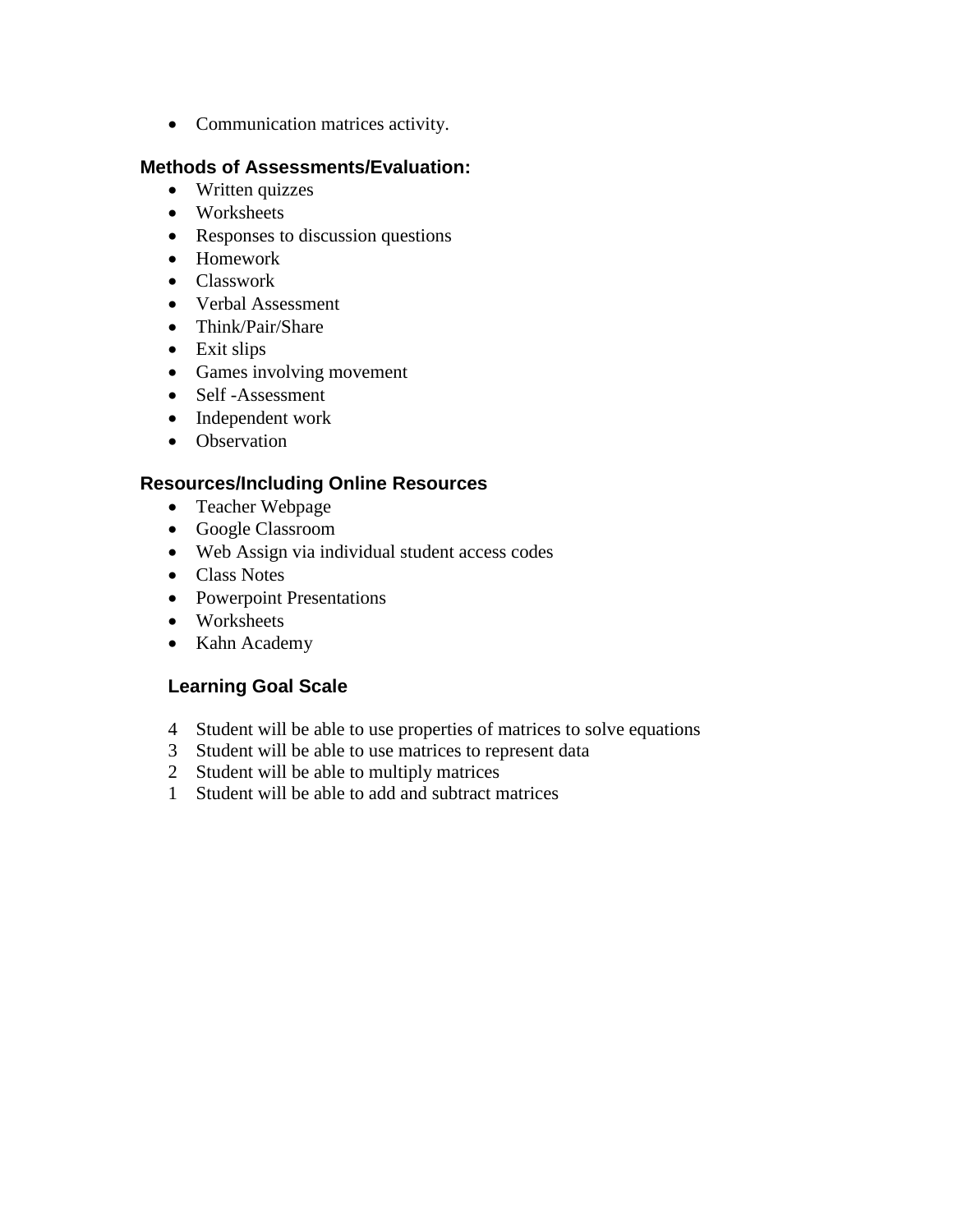# **Topic/Unit: Exponential and Logarithmic Functions**

## **Approximate # Of Weeks: 3 weeks**

## **Essential Questions:**

What is the form of an exponential function? What does the graph of an exponential function look like? What is the natural exponential function? How does the natural exponential function relate to other exponential functions? What is the definition of the logarithmic function? What is the relationship between logarithmic functions and exponential functions? What are the properties of logarithms? What does the graph of a logarithmic function look like? What is the natural log function? How does the natural log function relate to the exponential function? What are the properties of natural logs? What are the laws of logs and how do you use them? How do you use laws of logs to exponential and logarithmic functions to solve equations?

*NJCCS:* A-SSE 3, 4, 5. A-APR 2, 3, 4. A-REI 1, 2, 3, 4, 5, 6, 7, 10, 11, 12. F-IF 1, 2, 3, 4, 5, 6, 7, 8, 9. F- BF 1a, 1c, 3, 4, 5. F-LE 1, 2, 3, 4, 5

## **Upon completion of this unit students will be able to:**

- Graph exponential and logarithmic functions.
- Explain the forms of exponential and logarithmic functions.
- Explain the differences between exponential and logarithmic functions.
- Use the laws of logs to expand and condense log expressions.
- Solve exponential and logarithmic equations.

## **Interdisciplinary Standards (njcccs.org)**

- $\bullet$  9.1 21<sup>st</sup> Century Life and Career Skills
- 9.3 Career Awareness, Exploration, and Preparation
- 8.2 Technology Education
- 5.1 Science Practice

- Assignments and announcements will be delivered through Google Classroom and/or Web Assign
- Smartboard Lessons will be used to relay notes to students
- Students will read, view tutorials and study material presented in Web Assign.
- Students will take notes on instructor's lecture and participate in class discussions.
- Instructor will provide opportunity for both guided and independent practice.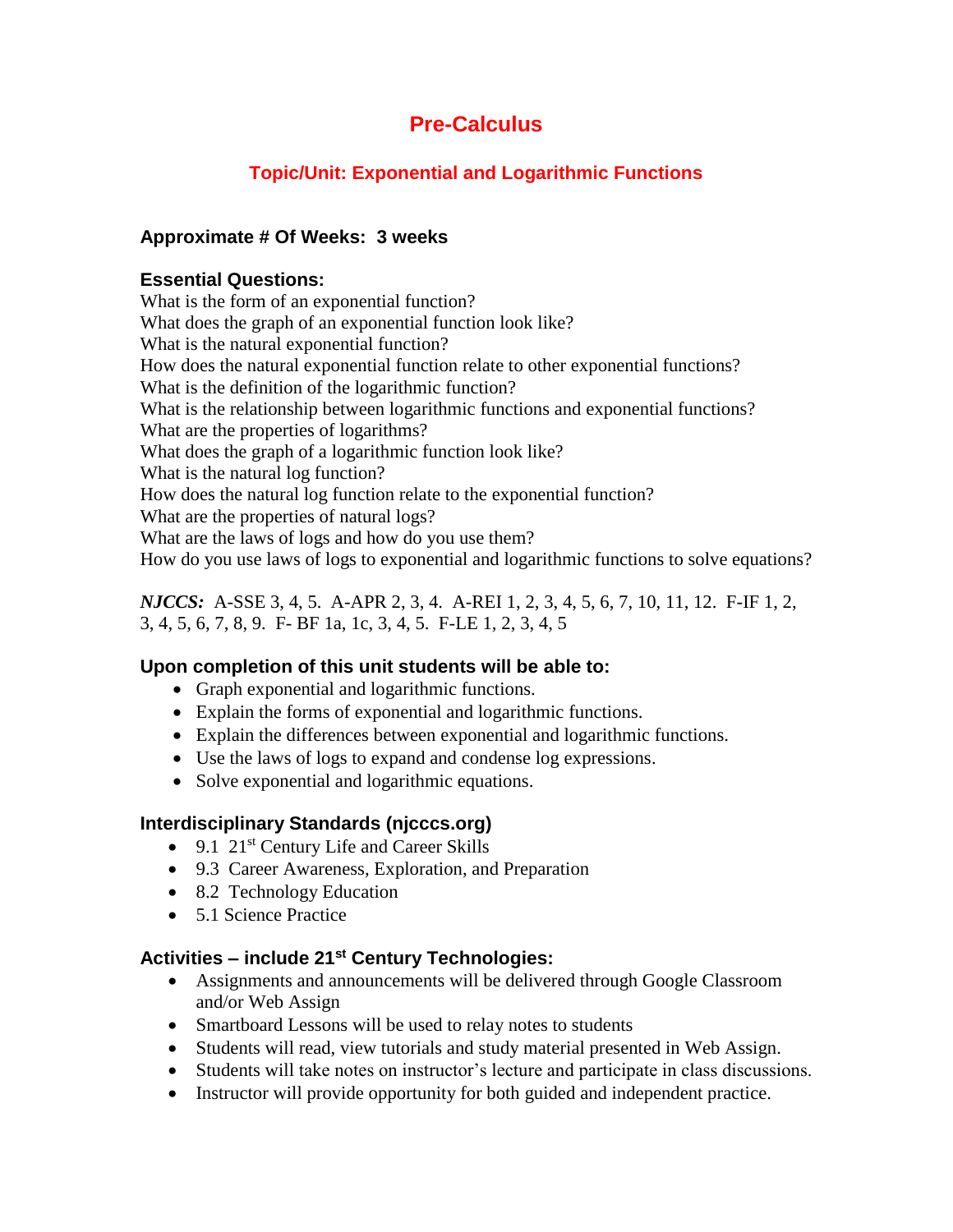- Students will complete given classwork and homework assignment reviewing solutions through Web Assign.
- Homework assignments will be discussed to insure a good understanding of the prerequisites.
- Technology: the graphing calculator will be integrated into various exercises to help the student visualize the problems.
- Students will be asked to make conclusions after working through explorations scattered throughout the unit.
- Small group cooperative learning in reviewing homework will be utilized.

• Problem solving with compound interest.

# **Methods of Assessments/Evaluation:**

- Written quizzes
- Worksheets
- Responses to discussion questions
- Homework
- Classwork
- Verbal Assessment
- Think/Pair/Share
- Exit slips
- Games involving movement
- Self-Assessment
- Independent work
- Observation

# **Resources/Including Online Resources**

- Teacher Webpage
- Google Classroom
- Web Assign via individual student access codes
- Class Notes
- Powerpoint Presentations
- Worksheets
- Kahn Academy

- 4 Student will be able to solve exponential and log equations
- 3 Student will be able to use the laws and properties of exponential and logarithmic functions to manipulate expressions
- 2 Student will be able to graph the basic exponential and log functions
- 1 Student will be able to explain forms of exponential and log functions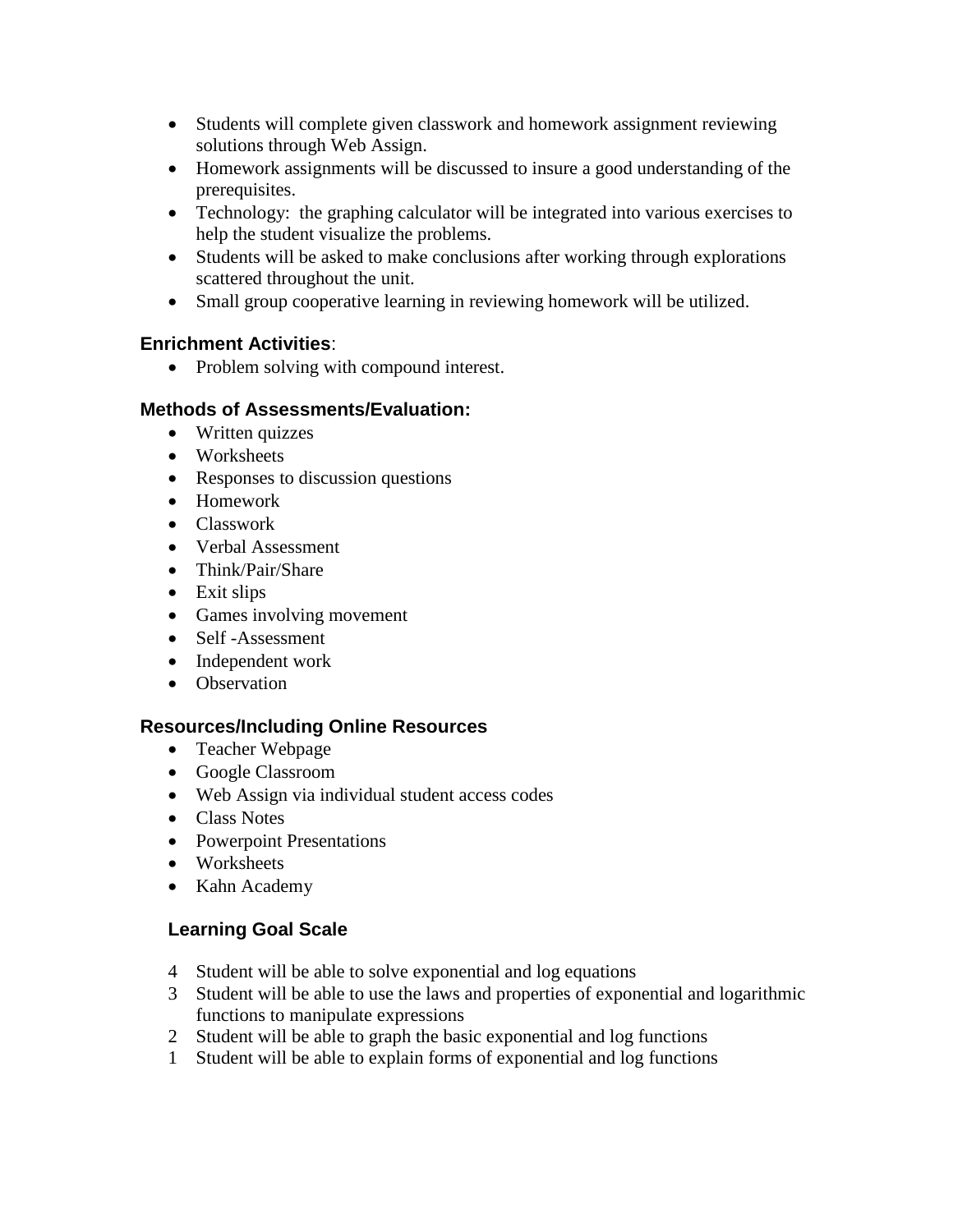# **Topic/Unit: Trigonometric Functions: Unit Circle Approach**

## **Approximate # Of Weeks: 5 weeks**

## **Essential Questions:**

- What is the Unit Circle?
- How is the unit circle used to describe the trigonometric functions?
- How is the unit circle used to determine the trigonometric values?
- Why are some of the trig functions undefined at certain values?
- How is the Pythagorean Theorem used to establish the fundamental trig identities?
- How do you graph the 6 trig functions on the coordinate plane?
- How do transformations affect the graphs of the basic trig functions?

**NJ STUDENT LEARNING STANDARDS**: A-CED 2, 3, 4. A-REI 1. F-IF 1, 2, 3, 4. F-BF 3, 4. F-TF 1, 2, 3, 4, 5, 6, 7, 8. G-SRT 7, 8. G-GPE 1, 4.

# **Upon completion of this unit students will be able to:**

- Given either an x or a y, use the equation of the unit circle to find coordinates of points on the circle
- Use the unit circle to find the terminal point determined by a real number *t*
- Define the 3 basic trigonometric functions with respect to the unit circle
- Use the unit circle to evaluate the 6 trigonometric ratios for specified values.
- Find the unknown trigonometric function ratios given the value of one trig ratio
- Identify the correct quadrant and sign, positive or negative, of either the sine or cosine value for a given real number *t*
- Develop and apply the reciprocal and Pythagorean trigonometric identities
- Graph sine, cosine and tangent functions
- Identify the domain and range of a the 6 trigonometric functions
- Graph transformations of the sine, cosine and tangent graphs
- Graph the cosecant, secant and cotangent functions
- Identify the period, amplitude, (where appropriate) and phase shift of the sine, cosine and tangent functions from both their equations and graphs

# **Interdisciplinary Standards (njcccs.org)**

- 9.1 21<sup>st</sup> Century Life and Career Skills
- 8.2 Technology Education
- 5.1 Science Practice

# **Activities – include 21st Century Technologies:**

 Assignments and announcements will be delivered through Google Classroom and/or Web Assign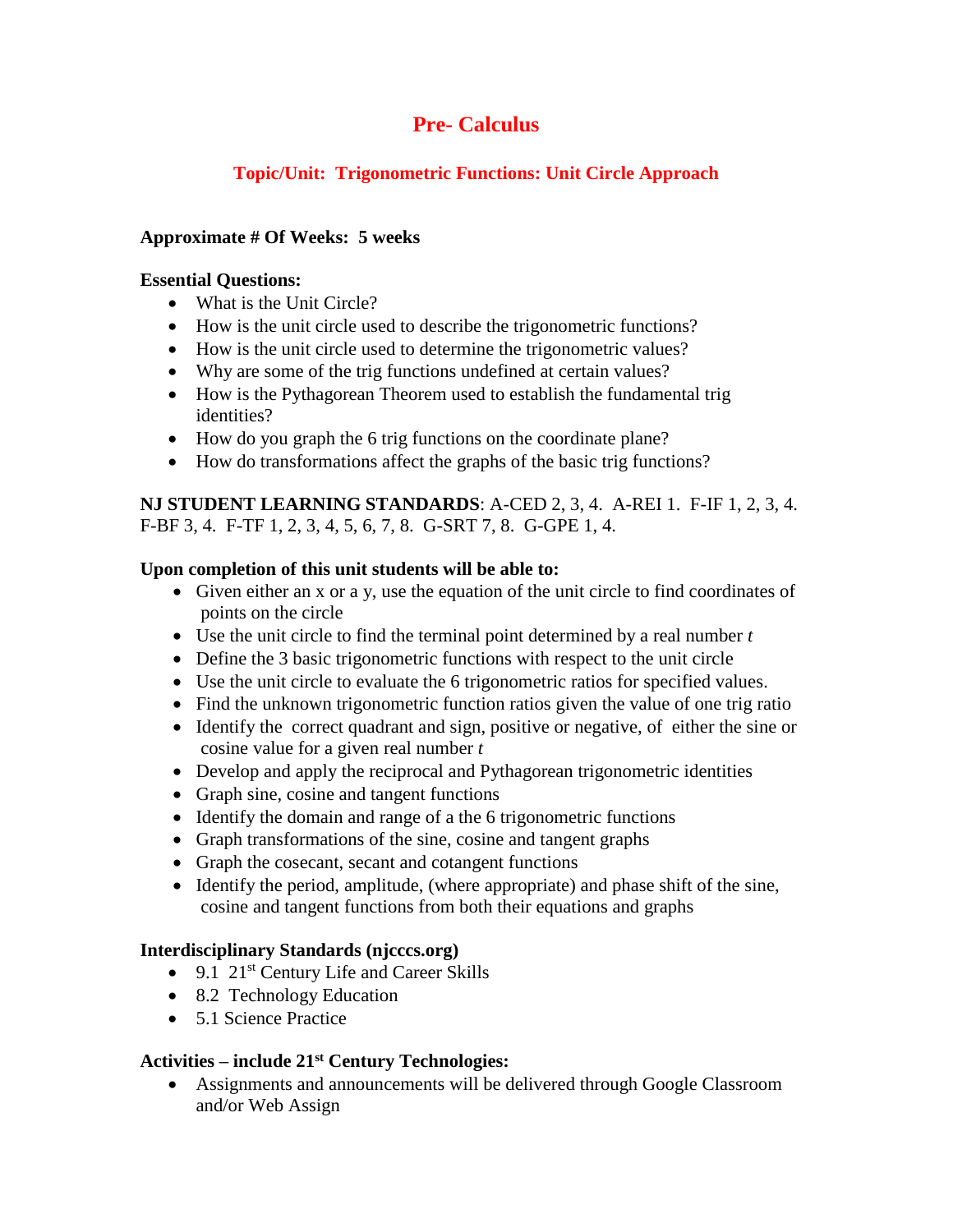- Smartboard Lessons will be used to relay notes to students
- Students will read, view tutorials and study material presented in Web Assign.
- Students will take notes on instructor's lecture and participate in class discussions.
- Instructor will provide opportunity for both guided and independent practice.
- Students will complete given classwork and homework assignment reviewing solutions through Web Assign.
- Homework assignments will be discussed to insure a good understanding of the prerequisites.
- Technology: the graphing calculator will be integrated into various exercises to help the student visualize the problems.
- Students will be asked to make conclusions after working through explorations scattered throughout the unit.
- Small group cooperative learning in reviewing homework will be utilized.
- Students will practice drawing their own unit circle repeatedly until complete mastery is achieved.
- Review Activity: Trig Bee

- Kahoot
- Focus on Modeling: Fitting Sinusoidal Curves to Data

## **Methods of Assessments/Evaluation:**

- Written quizzes
- Worksheets
- Responses to discussion questions
- Homework
- Classwork
- Verbal Assessment
- Think/Pair/Share
- $\bullet$  Exit slips
- Self-Assessment
- Independent work
- Observation

## **Resources/Including Online Resources**

- Teacher Webpage
- Google Classroom
- Web Assign via individual student access codes
- Class Notes
- Powerpoint Presentations
- Worksheets
- Kahn Academy
- $\bullet$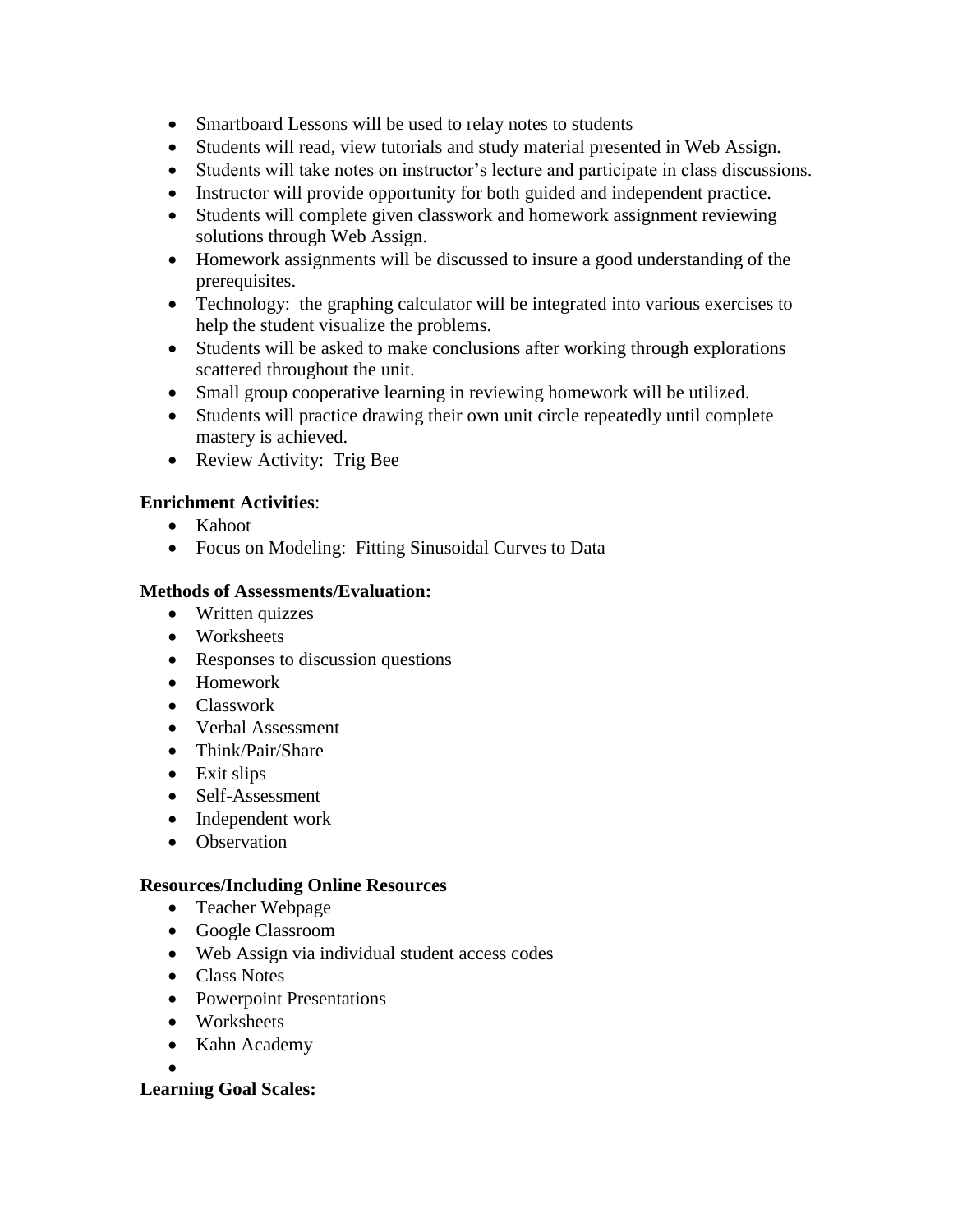# **I**

- 4 If *t* is a real number and  $P(x,y)$  is the terminal point determined by *t*, the student will be able to write equations that define each of the six trigonometric functions of *t*
- 3 Student will be able to find the trigonometric values of 0,  $\pi/6$ ,  $\pi/4$ ,  $\pi/3$ ,  $\pi/2$ ,  $\pi$ ,  $3\pi/2$ ,  $2\pi$  and all their multiples using the unit circle
- 2 Student will be able to locate of 0,  $\pi/6$ ,  $\pi/4$ ,  $\pi/3$ ,  $\pi/2$ ,  $\pi$ ,  $3\pi/2$ ,  $2\pi$  and all their multiples on the unit circle
- 1 Student will define the six trigonometric functions in terms of the terminal point on the unit circle

# **II**

- 4 Given a trigonometric expression or equation containing more than one trig function, student will simplify it using either reciprocal or Pythagorean identities
- 3 Student will find all trigonometric functions from the value of only one given
- 2 Student will write one trigonometric function in terms of another
- 1 Student will state both the reciprocal and Pythagorean identities for trigonometric functions

# **III**

- 4 Student will write equations for a sine or cosine curve given a transformed graph
- 3 Student will recognize transformations and graph a sine or cosine curve given its equation
- 2 Student will be able to pick out from a given trigonometric equation the correct period, amplitude and phase shift for either the sine or cosine functions
- 1 Student will be able to graph one cycle of each of the 6 trigonometric functions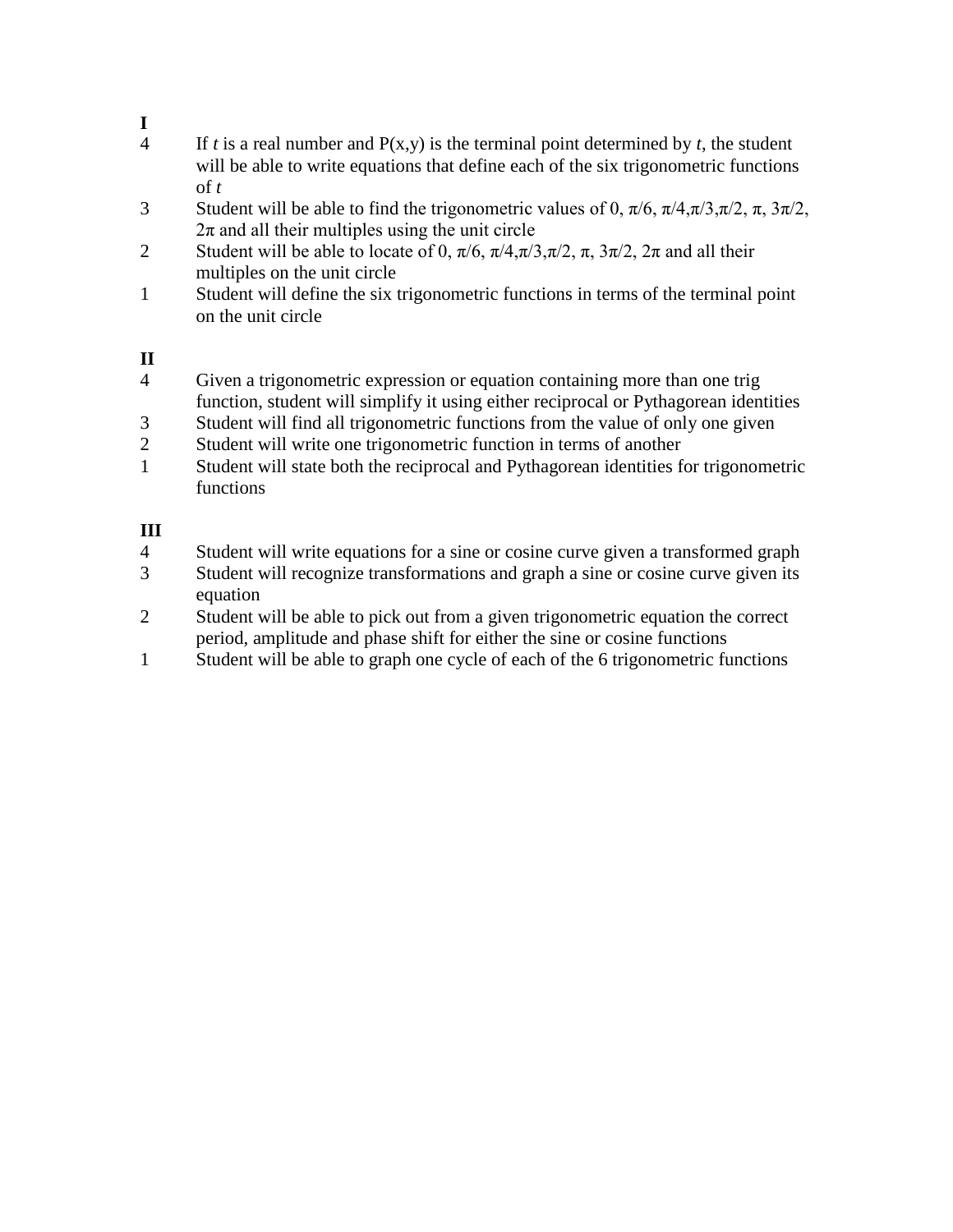# **Topic/Unit: Right Triangle Approach**

## **Approximate # Of Weeks: 5 weeks**

## **Essential Questions:**

How do you convert from radians to degrees and degrees to radians? What are the two types of circular motion and how do you find each? What are the six trig functions and how do they relate to right triangles? What are the values of the six trig functions for each of the special angle values in degrees?

What does it mean to solve a right triangle?

How do you describe the angle of elevation and angle of depression? How do you find the area of a triangle given two sides and the included angle? What are the Law of Sines and the Law of Cosines?

*NJCCS:* A-CED 2, 3, 4. A-REI 1. F-IF 1, 2, 3, 4. F-BF 3, 4. F-TF 1, 2, 5, 6, 7, 8. G-SRT 7, 8, 9, 10, 11.

## **Upon completion of this unit students will be able to:**

- Convert between degrees and radians.
- Draw a parallel between degrees and radians.
- Solve any right triangle.
- Use the Pythagorean identities and the basic trig functions to problems solve.
- Calculate inverse trig function problems in terms of degrees.
- Solve problems involving angles of depression and angles of elevation.
- Use the Law of Sines and the Law of Cosines to solve triangles and problem solve.

# **Interdisciplinary Standards (njcccs.org)**

- $\bullet$  9.1 21<sup>st</sup> Century Life and Career Skills
- 8.2 Technology Education
- 5.1 Science Practice

- Assignments and announcements will be delivered through Google Classroom and/or Web Assign
- Smartboard Lessons will be used to relay notes to students
- Students will read, view tutorials and study material presented in Web Assign.
- Students will take notes on instructor's lecture and participate in class discussions.
- Instructor will provide opportunity for both guided and independent practice.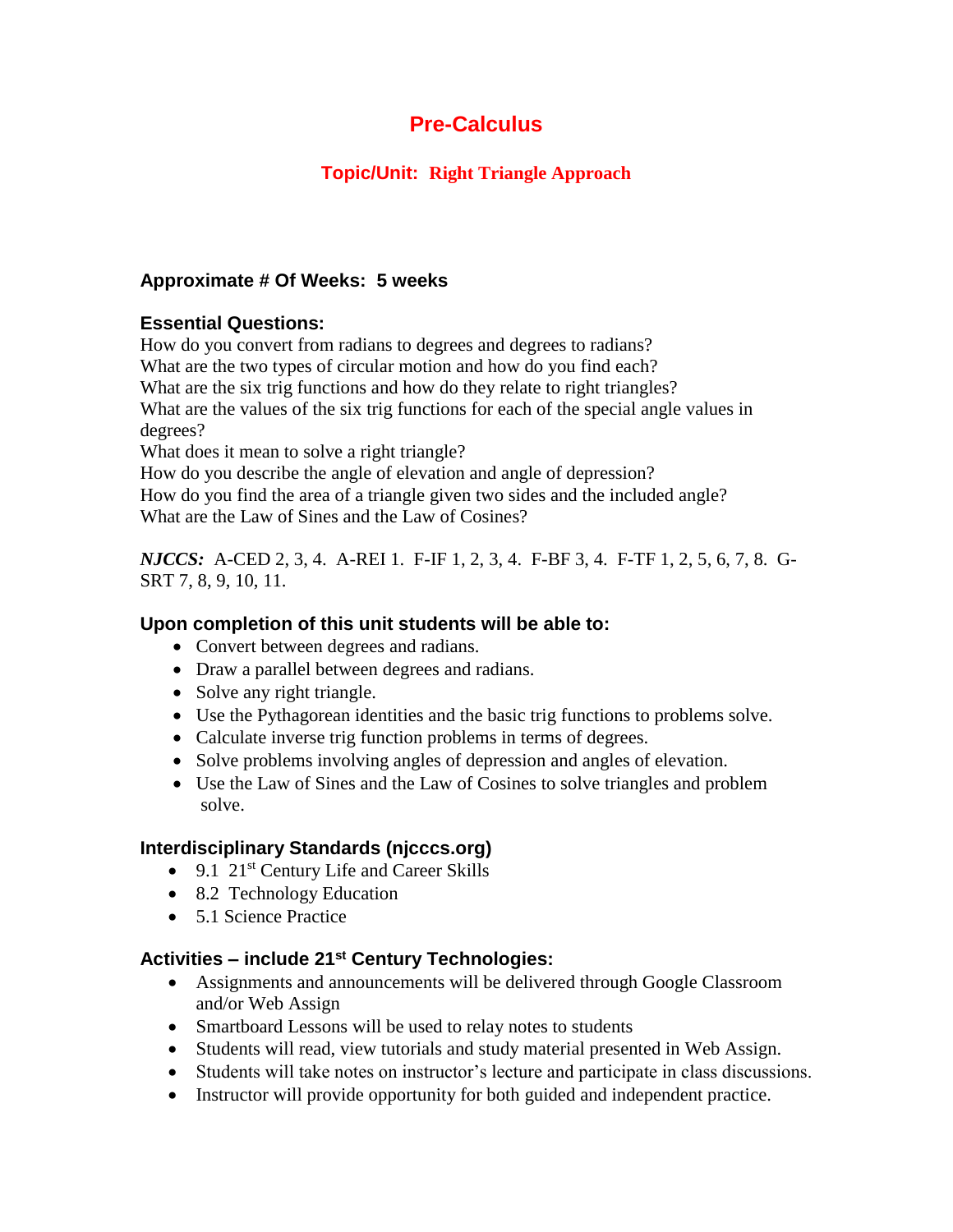- Students will complete given classwork and homework assignment reviewing solutions through Web Assign.
- Homework assignments will be discussed to insure a good understanding of the prerequisites.
- Technology: the graphing calculator will be integrated into various exercises to help the student visualize the problems.
- Students will be asked to make conclusions after working through explorations scattered throughout the unit.
- Small group cooperative learning in reviewing homework will be utilized.
- Students will make a right triangle trig reference sheet.

- Comparing the different speeds and rpms of tires of different sizes.
- Kahoot

## **Methods of Assessments/Evaluation:**

- Written quizzes
- Worksheets
- Responses to discussion questions
- Homework
- Classwork
- Verbal Assessment
- Think/Pair/Share
- Exit slips
- Games involving movement
- Self-Assessment
- Independent work
- Observation

## **Resources/Including Online Resources**

- Teacher Webpage
- Google Classroom
- Web Assign via individual student access codes
- Class Notes
- Powerpoint Presentations
- Worksheets
- Kahn Academy

- 4 Student will be able to use Law of Sines and Law of Cosines to problem solve
- 3 Student will be able to problem solve with angle of elevation and angle of depression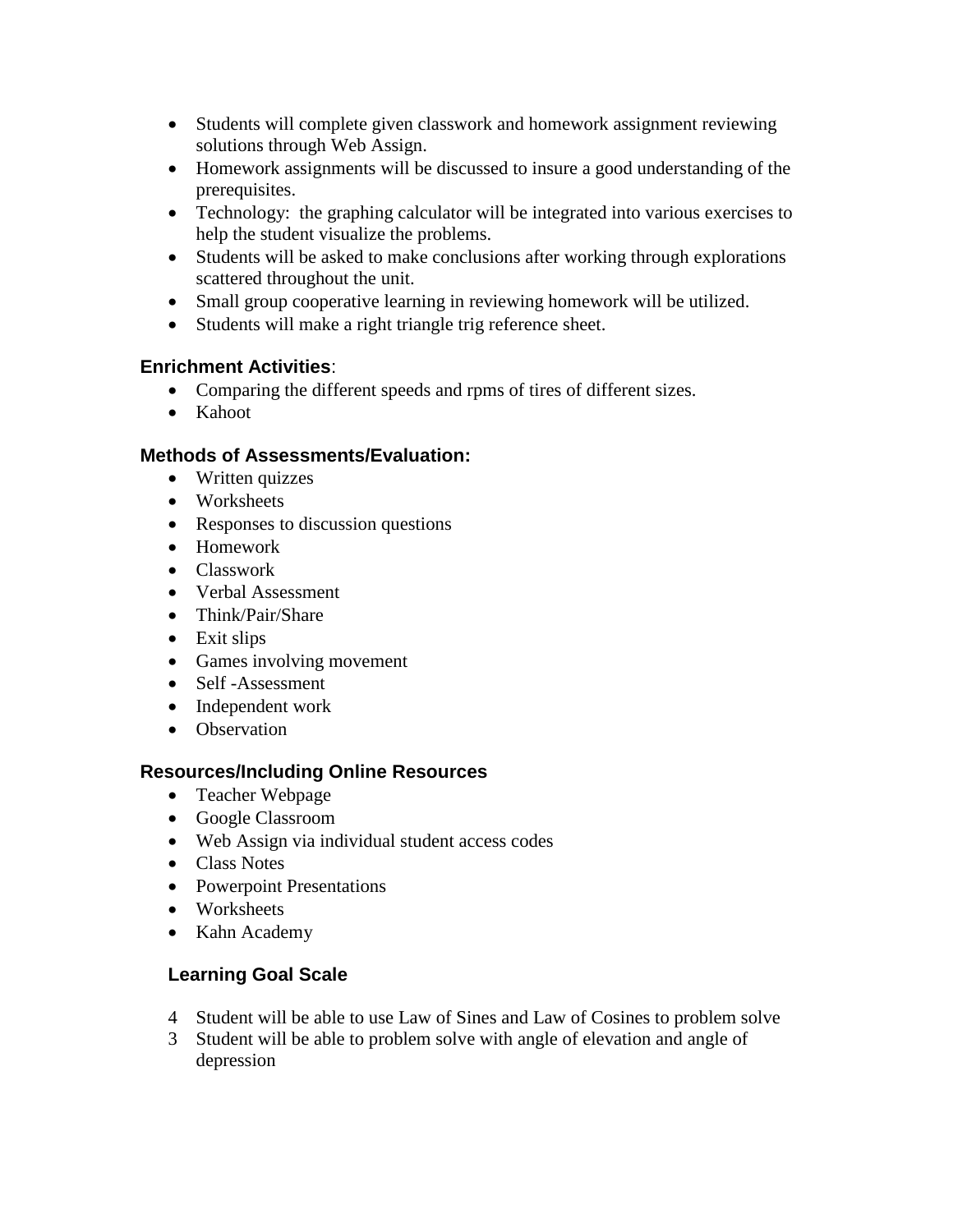- 2 Student will be able to solve right triangles and convert between degrees and radians
- 1 Student will be able to find the values of the six trig functions for the special values in degrees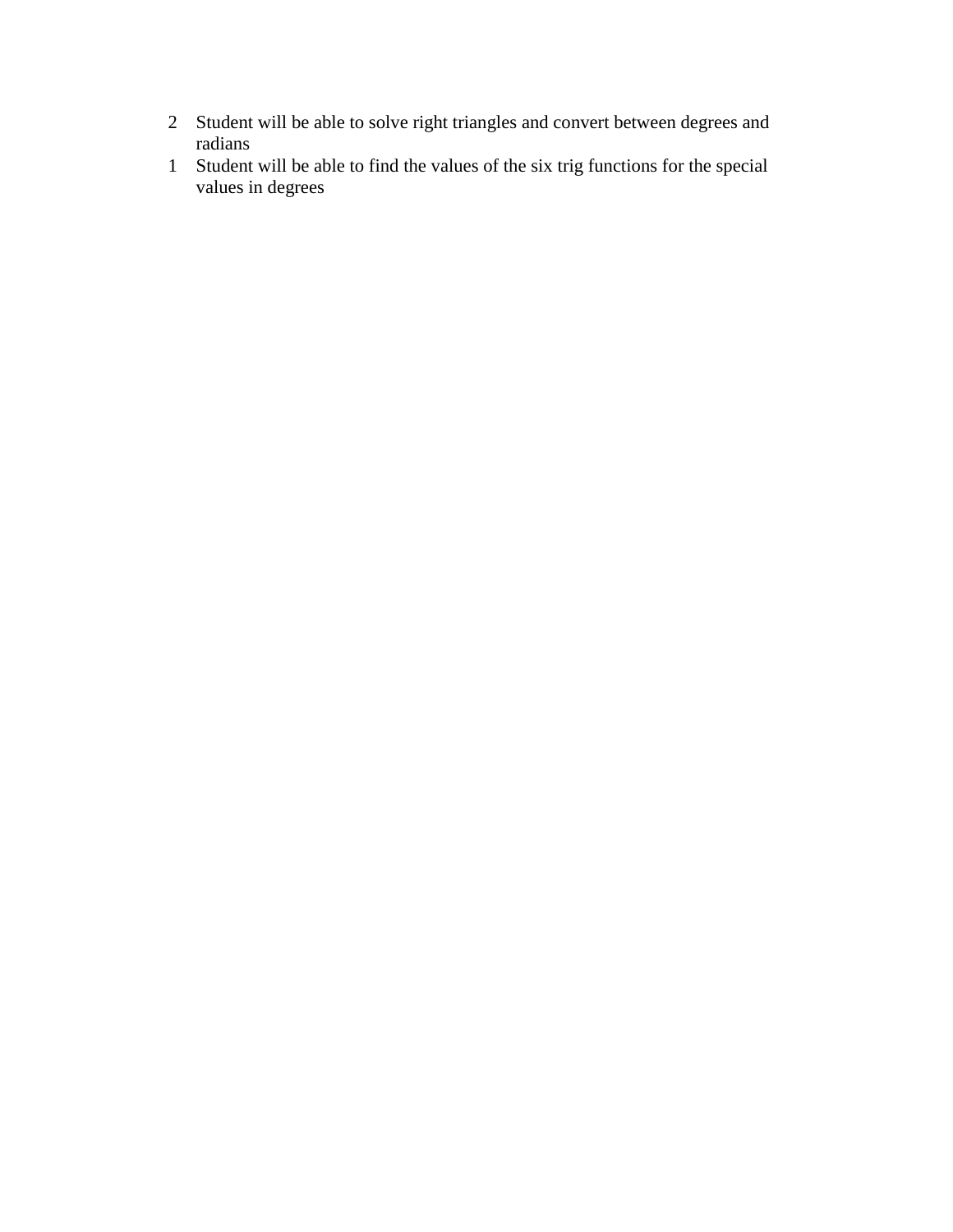# **Topic/Unit: Analytic Trigonometry**

## **Approximate # Of Weeks: 5 weeks**

## **Essential Questions:**

- What does it mean to prove an identity?
- $\bullet$  How are the sum/difference, double & half angle identities derived from the basic Pythagorean and reciprocal trigonometric identities?
- How are proving or verifying trigonometric identities different from solving a trigonometric equation?
- What is meant by the solution to a trigonometric equation?
- How can we use identities to simplify the process involved in solving a trigonometric equation?
- How can quadratic techniques be used to solve a trigonometric equation?
- What is the significance of a restricted domain when solving trigonometric equations?
- How do we represent multiple solutions on a given domain?

*NNJ STUDENT LEARNING STANDARDS:* A-CED 2, 3. A-REI 1. F-IF 1, 2, 3, 4. F-BF 3, 4. F-TF 1, 2, 5, 6, 7, 8, 9.

## **Upon completion of this unit students will be able to:**

- Find the exact value of a trigonometric function using sum/difference, double or half-angle formulas
- Use the sum/difference or double angle formulas to simply expressions
- Use the sum/difference or double angle formulas to verify trigonometric identities.
- Apply strategies to verify identities
- Use fundamental trigonometric identities to solve trigonometric equations.
- Use quadratic techniques to solve trigonometric equations.
- Work with a variety of techniques to solve trigonometric equations
- Generate the complete solution of a trigonometric equation given an unrestricted domain
- Generate the complete solution of trigonometric equations for a specified domain
- Use a calculator to solve equations that cannot be solved by hand.

# **Interdisciplinary Standards (njcccs.org)**

- $\bullet$  9.1 21<sup>st</sup> Century Life and Career Skills
- 8.2 Technology Education
- 5.1 Science Practice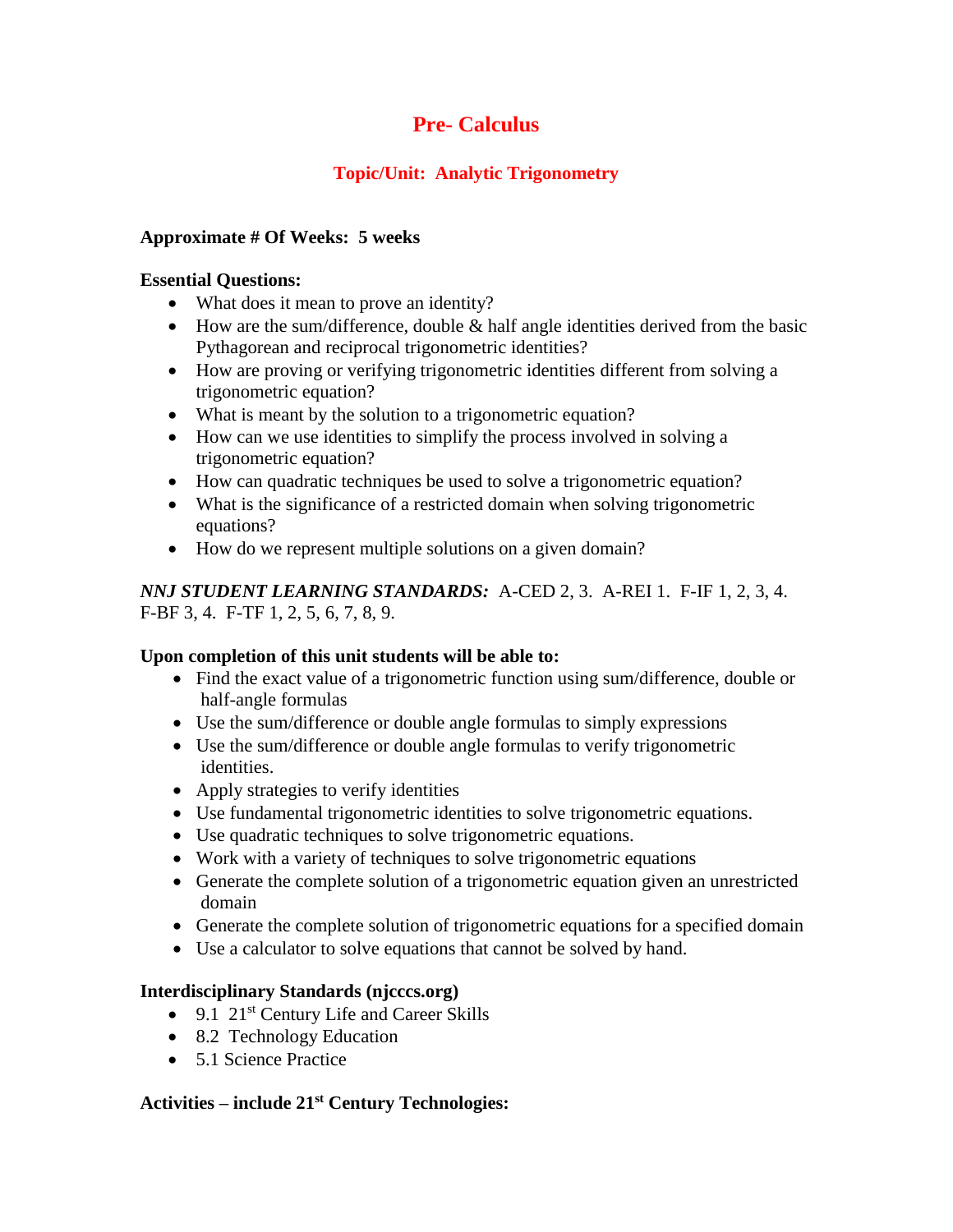- Lab Activity: Students will investigate the connection with using the calculator to solve trigonometric equations graphically and their analytical solutions
- Assignments and announcements will be delivered through Google Classroom and/or Web Assign.
- Smartboard Lessons will be used to relay notes to students.
- Students will read, view tutorials and study material presented in Web Assign.
- Students will take notes on instructor's lecture and participate in class discussions.
- Instructor will provide opportunity for both guided and independent practice.
- Students will complete given classwork and homework assignment reviewing solutions through Web Assign.
- Homework assignments will be discussed to insure a good understanding of the prerequisites.
- Technology: the graphing calculator will be integrated into various exercises to help the student visualize the problems.
- Students will be asked to make conclusions after working through explorations scattered throughout the unit.
- Small group cooperative learning in reviewing homework will be utilized.

- Kahoot
- Focus on Modeling: Traveling and Standing Waves

## **Methods of Assessments/Evaluation:**

- Written quizzes and unit test
- Worksheets
- Responses to discussion questions
- Homework
- Classwork
- Verbal Assessment
- Think/Pair/Share
- Exit slips
- Written quizzes
- Self-Assessment exercises
- Independent work
- Observations

## **Resources/Including Online Resources**

- Teacher Webpage
- Google Classroom
- Web Assign via individual student access codes
- Class Notes
- Powerpoint Presentations
- Worksheets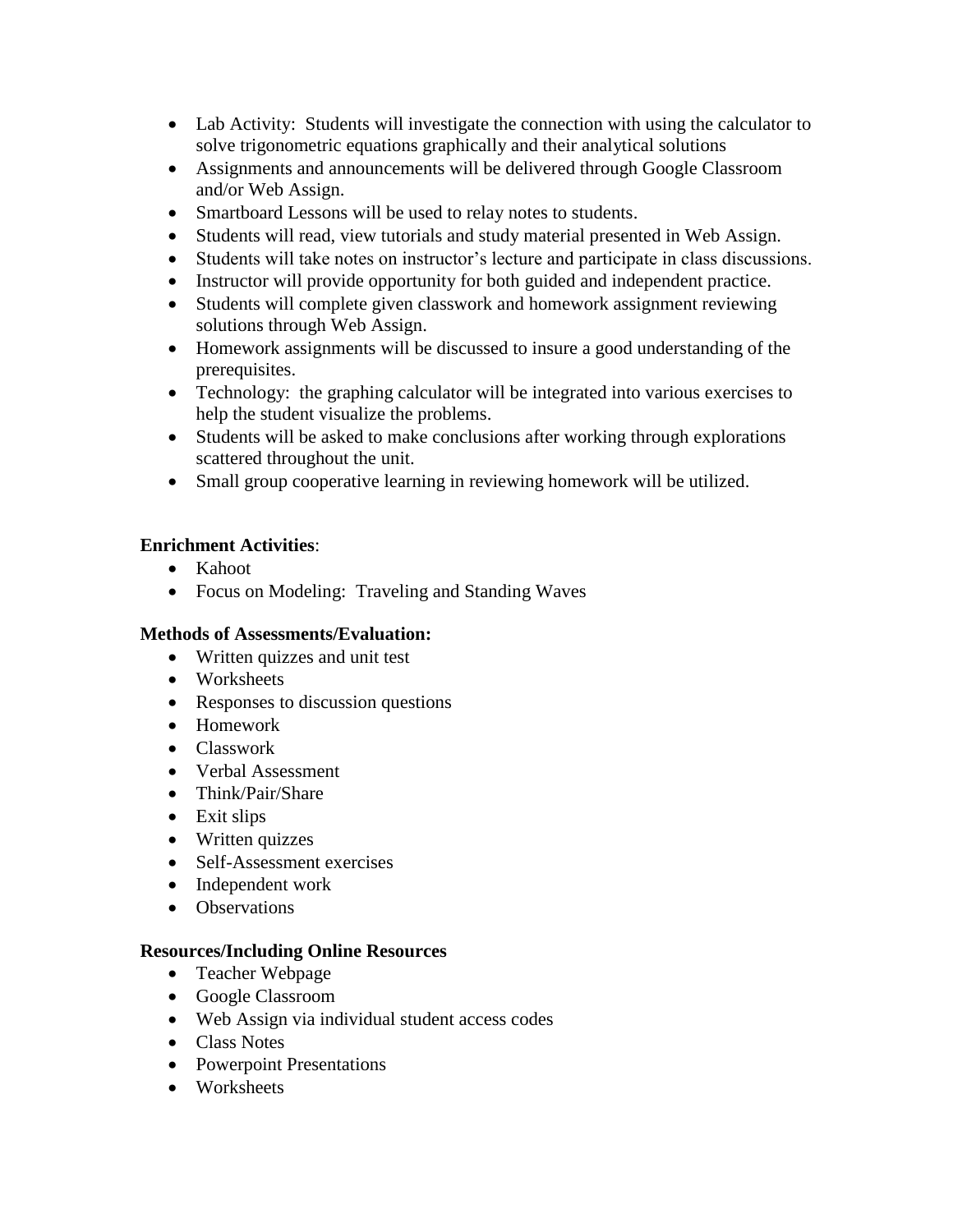• Kahn Academy

- 4 The student will simplify, verify and solve problems using trigonometric identities
- 3 The student will use the sum/difference, double-angle formulas for sine, cosine and tangent formulas to solve trigonometric equations on a specified domain
- 2 The student will solve a basic trigonometric equation using simple algebraic techniques
- 1 The student will use an appropriate sum/difference, double or half-angle formula, to evaluate a trigonometric function value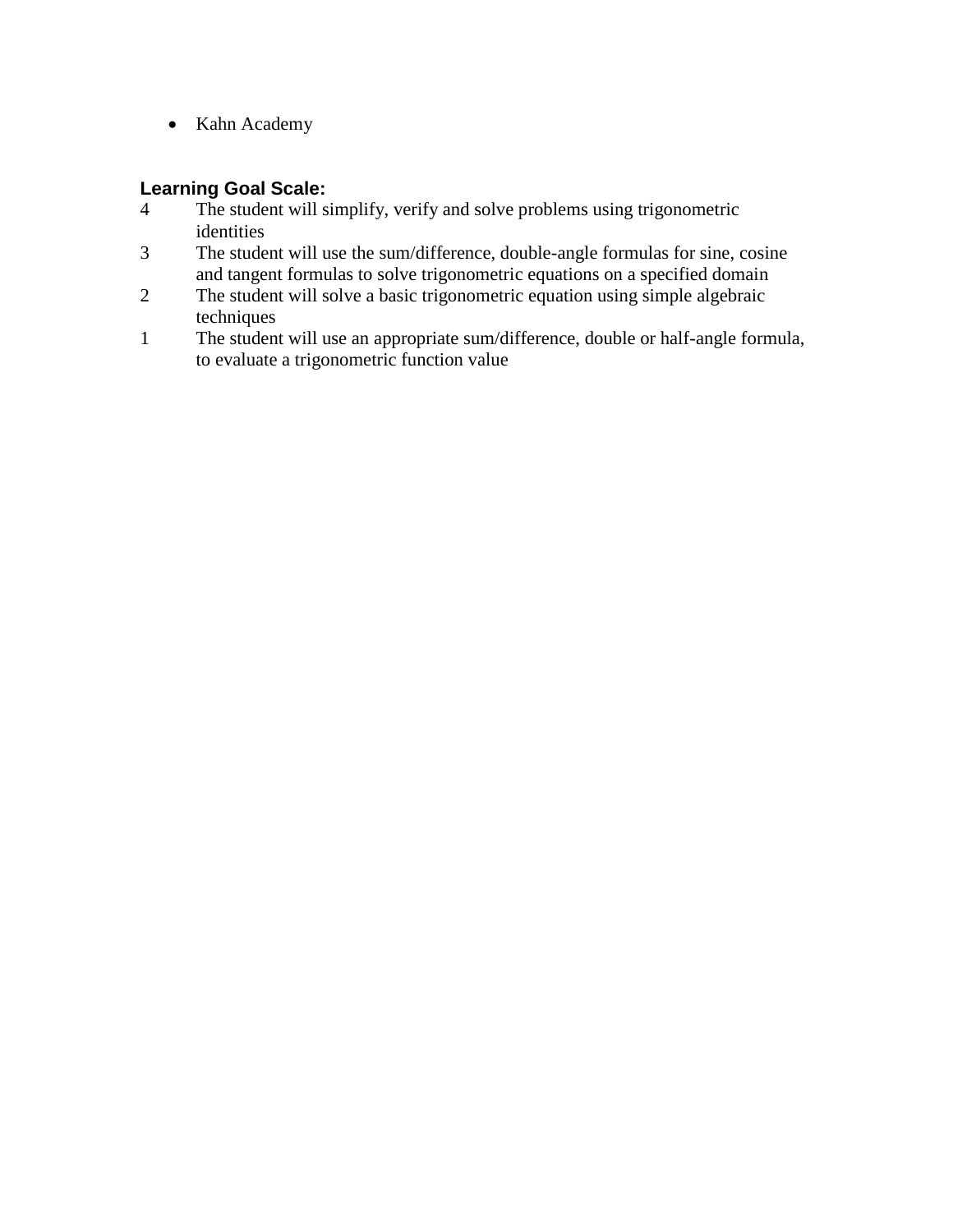# **Topic/Unit: Vectors**

## **Approximate # Of Weeks: 2 weeks**

## **Essential Questions:**

What is the magnitude of a vector and how can it be represented? How do vectors relate to the Pythagorean Theorem? What are the algebraic operations on vectors and how are they used? What are the properties of vectors? What are examples of vectors seen out of the classroom? How do you represent the components of vectors? How do you calculate the work done by a force moving along a vector?

## *NJCCS:* N-VM 1, 2, 3, 4, 5.

## **Upon completion of this unit students will be able to:**

- Draw vectors on graph paper.
- Find the magnitude of vectors.
- Use properties of vectors to calculate new vectors.
- Find the components of vectors.
- Find the angle formed by two vectors.
- Find the work done by a force in a moving object.

# **Interdisciplinary Standards (njcccs.org)**

- $\bullet$  9.1 21<sup>st</sup> Century Life and Career Skills
- 9.1 Career Awareness, Exploration, and Preparation
- 8.2 Technology Education
- 5.1 Science Practice

- Assignments and announcements will be delivered through Google Classroom and/or Web Assign
- Smartboard Lessons will be used to relay notes to students
- Students will read, view tutorials and study material presented in Web Assign.
- Students will take notes on instructor's lecture and participate in class discussions.
- Instructor will provide opportunity for both guided and independent practice.
- Students will complete given classwork and homework assignment reviewing solutions through Web Assign.
- Homework assignments will be discussed to insure a good understanding of the prerequisites.
- Technology: the graphing calculator will be integrated into various exercises to help the student visualize the problems.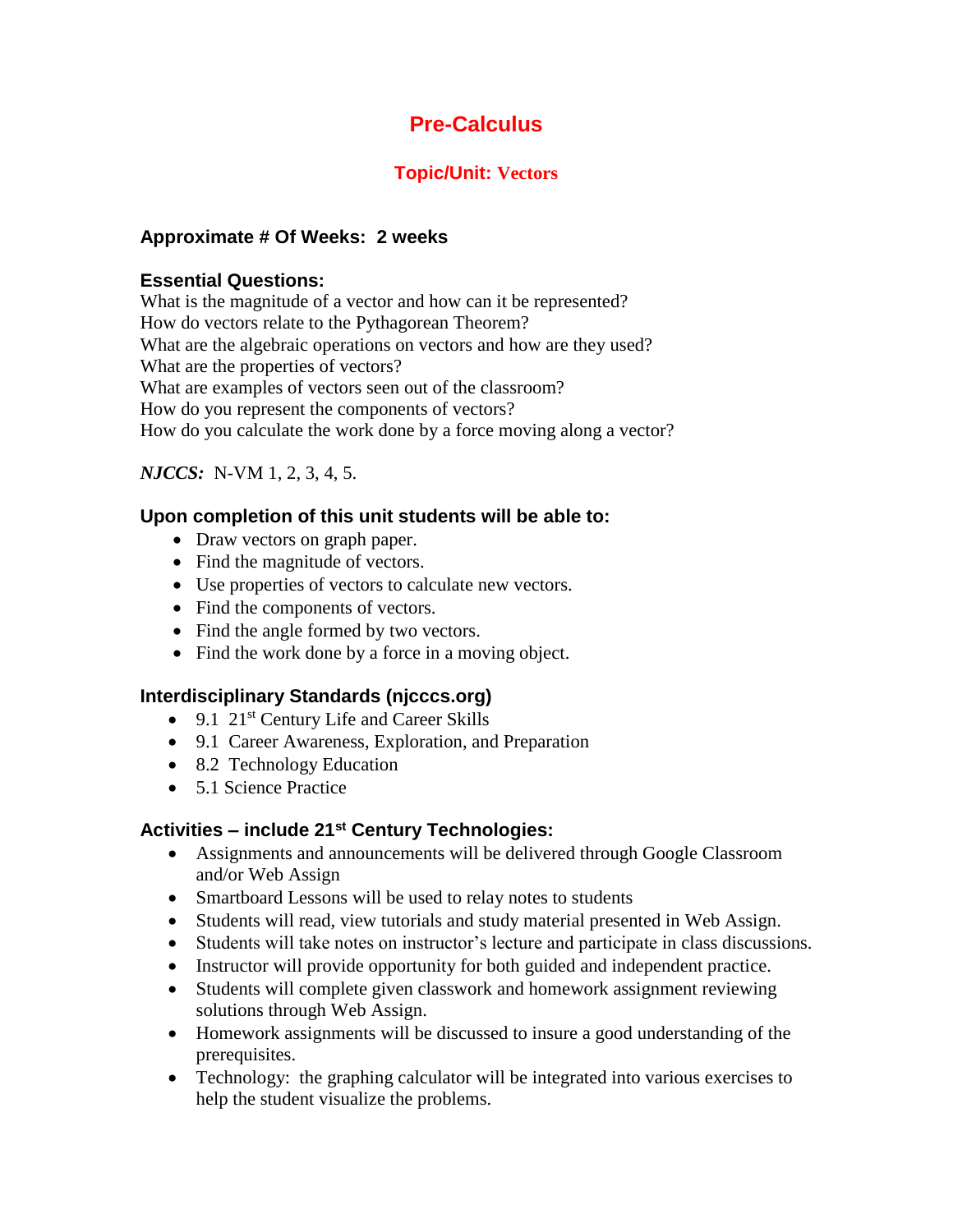- Students will be asked to make conclusions after working through explorations scattered throughout the unit.
- Small group cooperative learning in reviewing homework will be utilized.

• How are vectors seen around us every day?

#### **Methods of Assessments/Evaluation:**

- Written quizzes
- Worksheets
- Responses to discussion questions
- Homework
- Classwork
- Verbal Assessment
- Think/Pair/Share
- Exit slips
- Games involving movement
- Self-Assessment
- Independent work
- Observation

#### **Resources/Including Online Resources**

- Teacher Webpage
- Google Classroom
- Web Assign via individual student access codes
- Class Notes
- Powerpoint Presentations
- Worksheets
- Kahn Academy

- 4 Student will be able to find the work done by a force moving a vector
- 3 Student will be able to find the angle formed by two vectors
- 2 Student will be able to find the magnitude of a vector
- 1 Student will be able to add vectors, subtract vectors, and draw vectors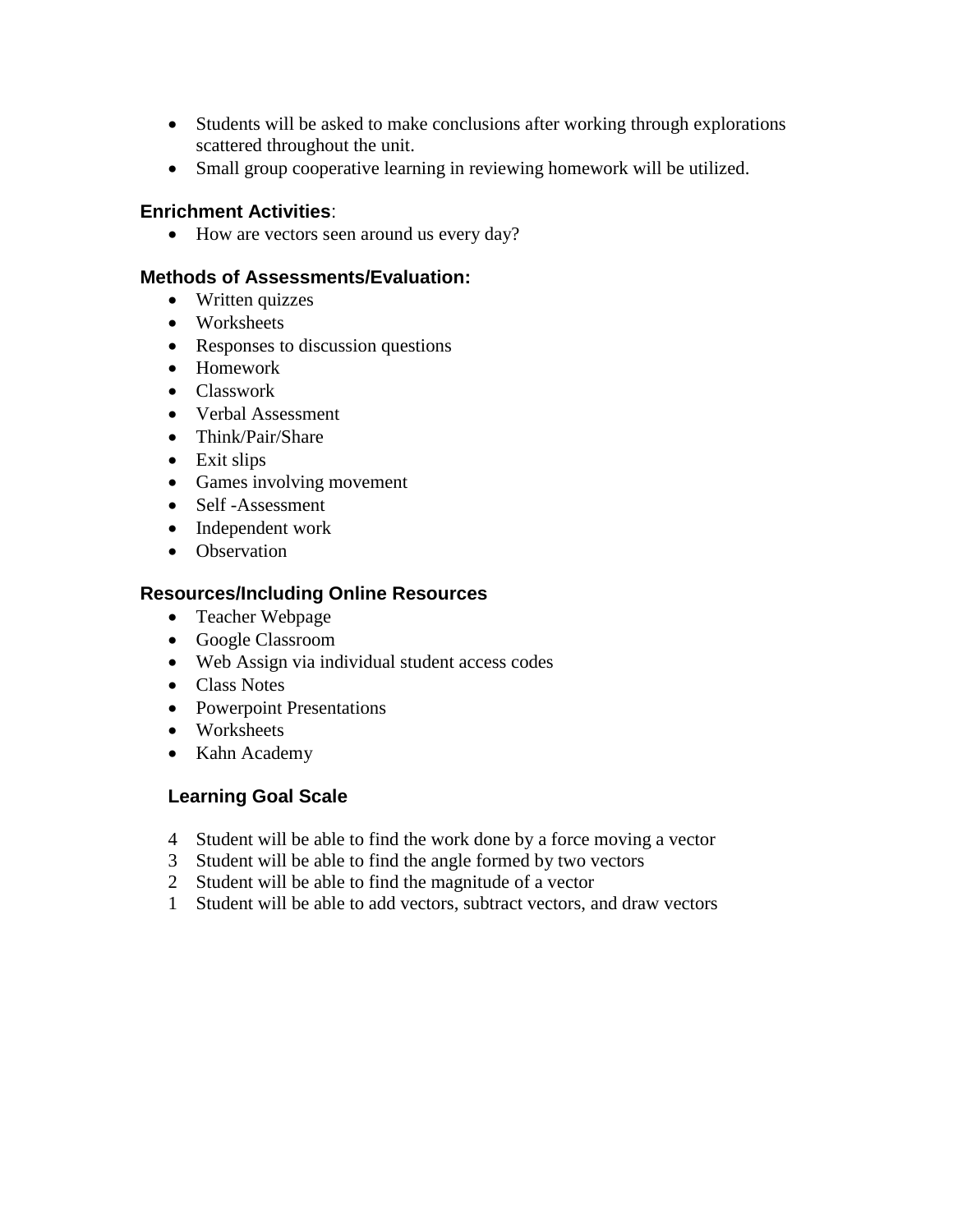# **Topic/Unit: Polar Coordinates**

## **Approximate # Of Weeks: 2 weeks**

## **Essential Questions:**

What is the relationship between Polar and Rectangular Coordinates? What are the variables in polar equations and what do they represent? How do the graphs of polar equations differ from the graphs of rectangular equations? What is the significance of DeMoivre's Theorem and why is it helpful?

## *NJCCS:* N-CN 1, 3, 4, 5, 6

## **Upon completion of this unit students will be able to:**

- Convert points and equations back and forth between Polar and Rectangular forms.
- Graph Polar Equations.
- Use DeMoivre's Theorem in problem solving.

# **Interdisciplinary Standards (njcccs.org)**

- $\bullet$  9.1 21<sup>st</sup> Century Life and Career Skills
- 8.2 Technology Education
- 5.1 Science Practice

- Assignments and announcements will be delivered through Google Classroom and/or Web Assign
- Smartboard Lessons will be used to relay notes to students
- Students will read, view tutorials and study material presented in Web Assign.
- Students will take notes on instructor's lecture and participate in class discussions.
- Instructor will provide opportunity for both guided and independent practice.
- Students will complete given classwork and homework assignment reviewing solutions through Web Assign.
- Homework assignments will be discussed to insure a good understanding of the prerequisites.
- Technology: the graphing calculator will be integrated into various exercises to help the student visualize the problems.
- Students will be asked to make conclusions after working through explorations scattered throughout the unit.
- Small group cooperative learning in reviewing homework will be utilized.
- Matching graphs/equations.
- Graphing on Polar Axis.
- Using ti-83 plus or ti-84 graphing calculator to graph Polar Equations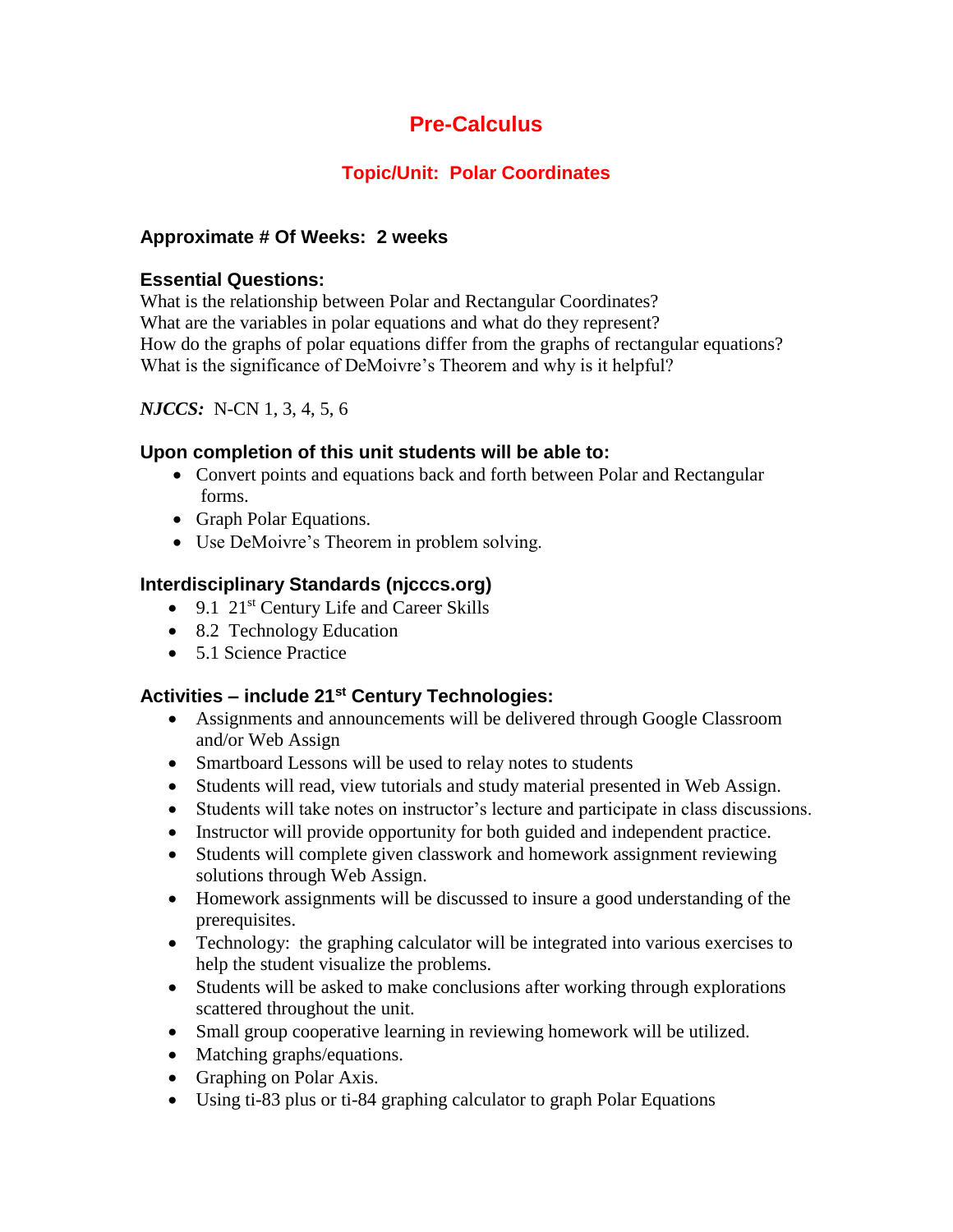Students will work in groups and independently to solve problems.

#### **Enrichment Activities**:

Research on Mathematicians: DeMoivre, Agnesi, Galilei.

#### **Methods of Assessments/Evaluation:**

- Written quizzes
- Worksheets
- Responses to discussion questions
- Homework
- Classwork
- Verbal Assessment
- Think/Pair/Share
- Exit slips
- Games involving movement
- Self-Assessment
- Independent work
- Observation

## **Resources/Including Online Resources**

- Teacher Webpage
- Google Classroom
- Web Assign via individual student access codes
- Class Notes
- Powerpoint Presentations
- Worksheets
- Kahn Academy

- 4 Student will be able to use DeMoivre's Theorem in problem solving
- 3 Student will be able to graph polar equations
- 2 Student will be able to convert back and forth between rectangular and polar forms
- 1 None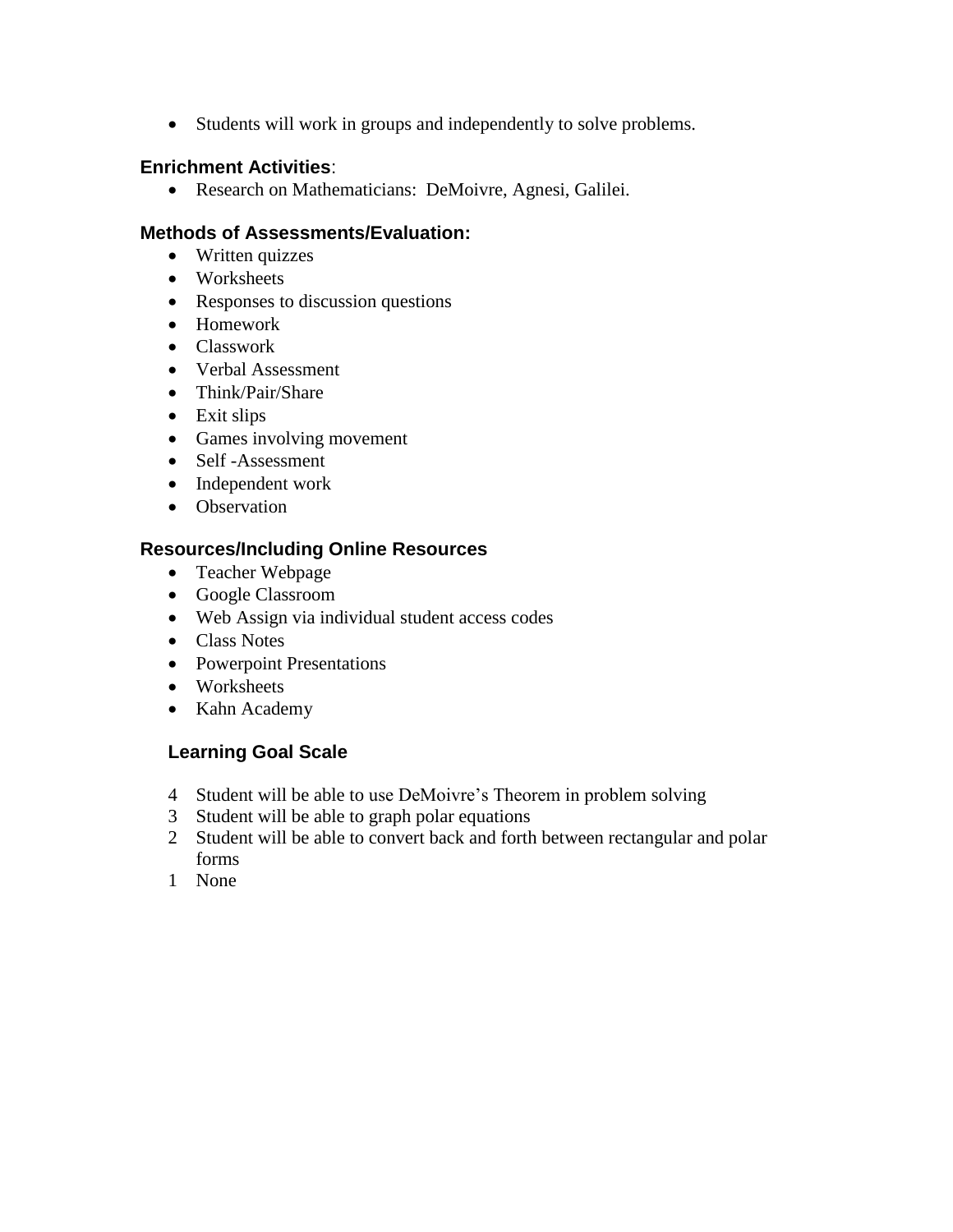# **Topic/Unit: Functions**

# **Approximate # Of Weeks: 2 weeks**

## **Essential Questions:**

What is a function? How do you calculate the average rate of change of a function over a given interval? What is a one- to- one function and what is its significance? How do you find an inverse of a function? How do you prove two functions are inverses of each other? What are the basic polynomial functions and what do their graphs look like?

## **Upon completion of this unit students will be able to:**

- Define a function.
- Find the average rate of change over an interval.
- Find the inverse of a function.
- Prove two functions are inverses.
- Graph polynomial functions.

*NJCCS:* A-SSE 3, 4, 5. A-APR 2, 3, 4. A-REI 1, 2, 3, 4, 5, 6, 7, 10, 11, 12. F-IF 1, 2, 3, 4, 5, 6, 7, 8, 9. F- BF 1a, 1c, 3, 4, 5. F-LE 1, 2, 3, 4, 5

# **Interdisciplinary Standards (njcccs.org)**

- **9.1 21st Century Life and Career Skills**
- **9.1 Career Awareness, Exploration, and Preparation**
- **8.2 Technology Education**
- **5.1 Science Practice**

- Assignments and announcements will be delivered through Google Classroom and/or Web Assign
- Smartboard Lessons will be used to relay notes to students
- Students will read, view tutorials and study material presented in Web Assign.
- Students will take notes on instructor's lecture and participate in class discussions.
- Instructor will provide opportunity for both guided and independent practice.
- Students will complete given classwork and homework assignment reviewing solutions through Web Assign.
- Homework assignments will be discussed to insure a good understanding of the prerequisites.
- Technology: the graphing calculator will be integrated into various exercises to help the student visualize the problems.